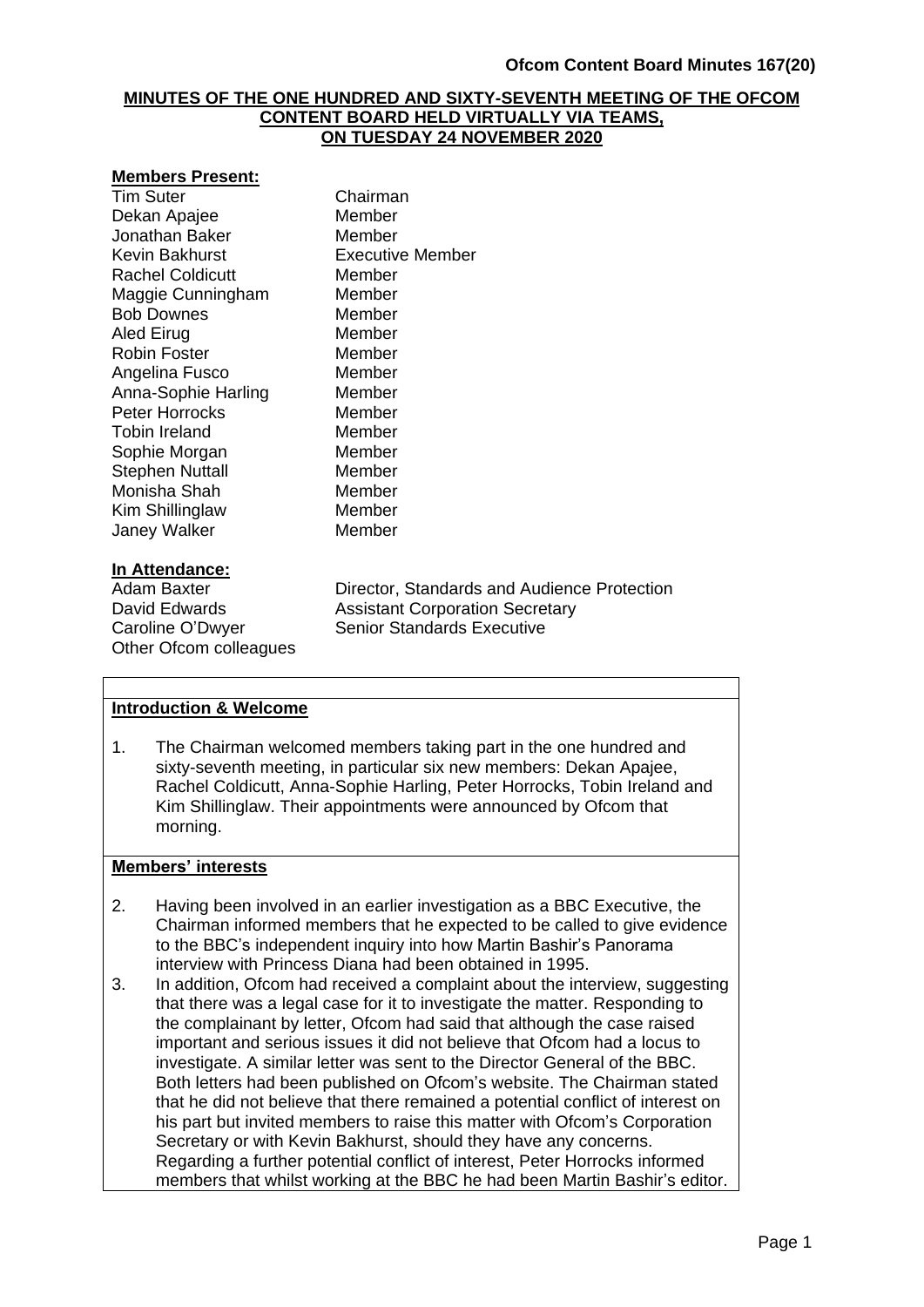The Chairman and Peter Horrocks undertook to recuse themselves from any further Content Board discussion of the Panoram interview and any matter associated, should that arise.

- 4. Angelina Fusco declared that she had been appointed as the Chair of the Board of Dart Centre Europe.
- 5. Monisha Shah declared that her brother, Dr Samir Shah, had been appointed as an expert member on the PSB Advisory Panel, as announced by DCMS.

#### **Minutes of the Content Board Meetings held on 6 October 2020 – CB Minutes 166(20), Actions List and Matters Arising**

- 6. The minutes of the Content Board meeting held on 6 October 2020 were agreed as a true and accurate record for signature by the Chairman (there remained an outstanding action to schedule a discussion about due impartiality).
- 7. There were no other matters arising.

## **Chairman's update**

- 8. The Chairman reported on discussions at the 18 November 2020 Ofcom Board meeting and focussed on the main areas of work.
- 9. The Board meeting had been followed by a workshop on Video-Sharing Platform regulation, which would be repeated at the Content Board meeting.

# **Broadcast and Online Content Updates - CB 18(20)**

- 10. Members had received a paper providing an update on key policy and project areas in the Broadcast and Online Content Group.
- 11. Members were updated further and discussed a wide range of topics, including:
	- Online harms regulation; the Government's response to its White Paper was expected to be published before the end of the year, with a Bill in the Spring and much to be ironed out in the parliamentary process; the business case to allow Ofcom to regulate online harms had been agreed but funding would not be released by the Government until Ofcom was named as the regulator; it was noted that the Government was intending to provide protections for journalistic content on platforms, an area likely to require Ofcom's close involvement. There would be a fuller Content Board discussion following publication of the Government's response.
	- Diversity in broadcasting; Ofcom's combined TV and radio report, along with three interactive tools, would be published the following day; it was noted that the social class and geographic background of TV and radio workers would be a particular focus of the report and a strong call would be made for broadcasters to be accountable for the delivery of real change (a third focus was critical under-representation, of disabled people at all levels and in the diversity of crucial decision-makers, addressing the under-representation of Black colleagues in particular).
	- BBC work areas; Ofcom was currently analysing evidence and information provided by respondents to its recent *Market position of BBC Sounds call for evidence*.
	- Ofcom expected to publish its third BBC annual report and performance assessment the following day, concluding that the BBC had continued broadly to deliver on its remit whilst challenges remained; these included serving all UK audiences, meeting diversity targets, the increasing pressure to transition to more online services, and the need to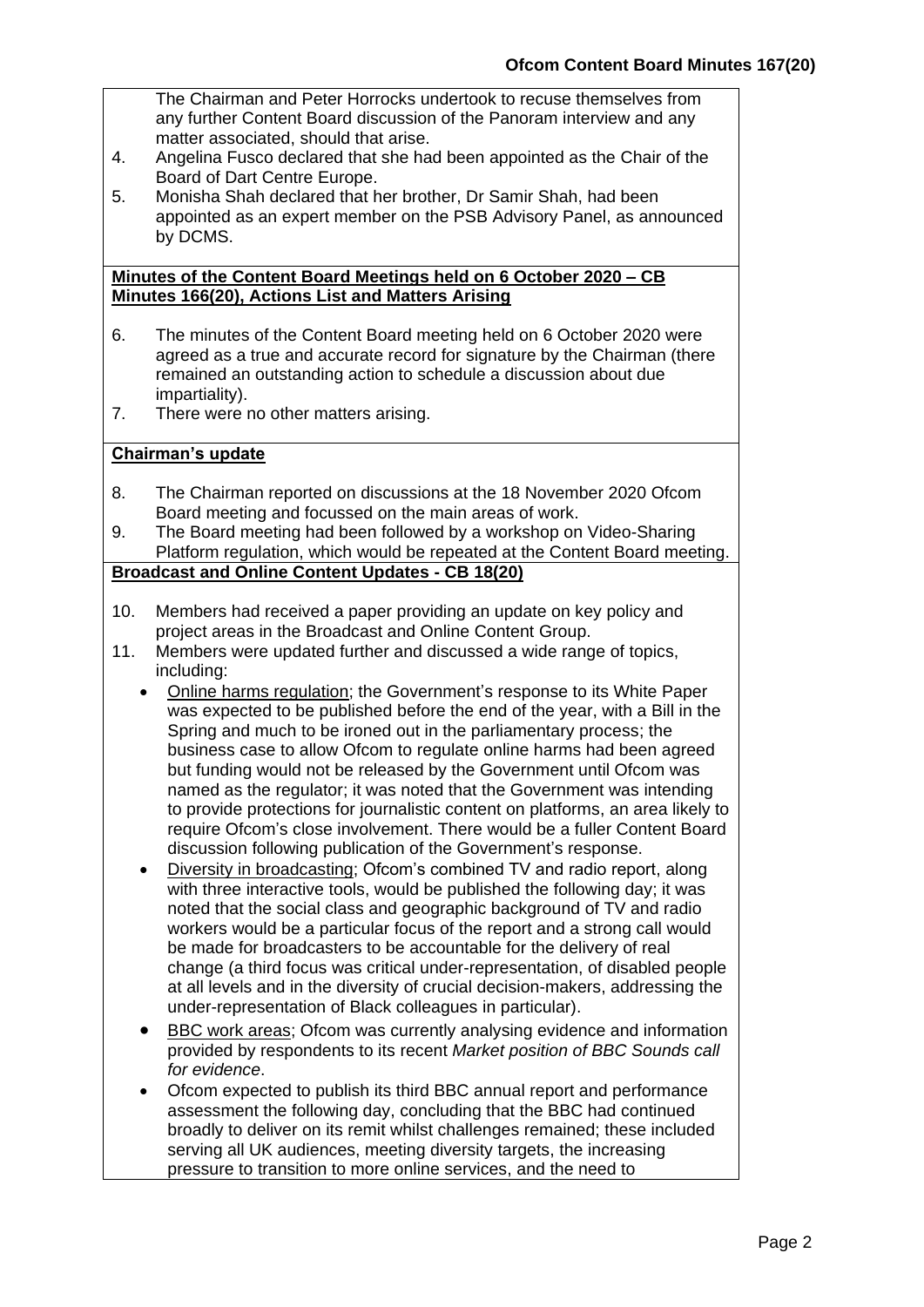transparently explain how it will deliver its priorities and how it measures the impact of its activities; it was noted that the BBC Board, responsible for overall governance; had an important oversight role.

- Standards and Audience Protection; complaint volumes remained high and driven by a range of factors, with significant numbers related to offensive content related to race and also a steady number Coronavirusrelated broadcast content.
- On 3 November 2020, Ofcom imposed a £20,000 financial penalty on Islam Channel, a religious TV channel, for serious breach of rules in broadcasting a programme that included anti-semitic hate speech.
- China Global Television Network (CGTN) enforcement activity was continuing.
- It was noted that two research projects were being launched, one on audience expectations of channels aimed at ethnic minority communities in the UK and the other to understand current public attitudes towards offensive language broadcast on both television and radio.
- Licensing; in the context of the covid-19 pandemic, Ofcom was continuing to work with licensees to offer maximum flexibility and support in relation to compliance with programming commitments, requests for information and licence fees.

# **Small Screen: Big Debate - CB 22(20)**

- 12. Members discussed and commented on the draft executive summary/ overview text for the Small Screen: Big Debate consultation on the future of public service media (PSM).
- 13. A range of issues were raised by members, including the importance of the terms of trade between public service broadcasters and independent producers; the weighting of the various PSM challenges; the opportunities presented by PSM media and what the longer-term meant; competition as a positive and a driver for innovation; PSM definition and the scope of provision; and funding and the consequences of changes to the BBC licence fee.
- 14. It was noted that the full consultation document would be reviewed and approved by the Ofcom Chairman, Tim Suter (as Chairman of the Content Board), the Chief Executive Melanie Dawes and Kevin Bakhurst. (Publication was planned for 8 December 2020 and members would receive the consultation in advance for information.)

# **BBC Studios Review – CB 23(20)**

- 15. Ofcom had published a call for evidence on 9 October 2020 (the deadline for responses being 4 December), launching a review of BBC Studios and given developments in the media landscape and in BBC Studios over the past few years. In addition, Ofcom had commissioned and published a report from Mediatique on the state of the markets in which BBC Studios operated.
- 16. Members were given an overview of the review and it was noted that Ofcom was seeking stakeholder views, in particular on three main areas: operational separation between BBC Studios and the Public Service; the supply and pricing of goods and services between BBC Studios and the Public Service; and the commercial rate of return earned by BBC Studios.
- 17. In response members raised a number of issues. These included the importance of transparency and accountability, since BBC Studios operated channels and distributed content on behalf of the BBC; the limited extent to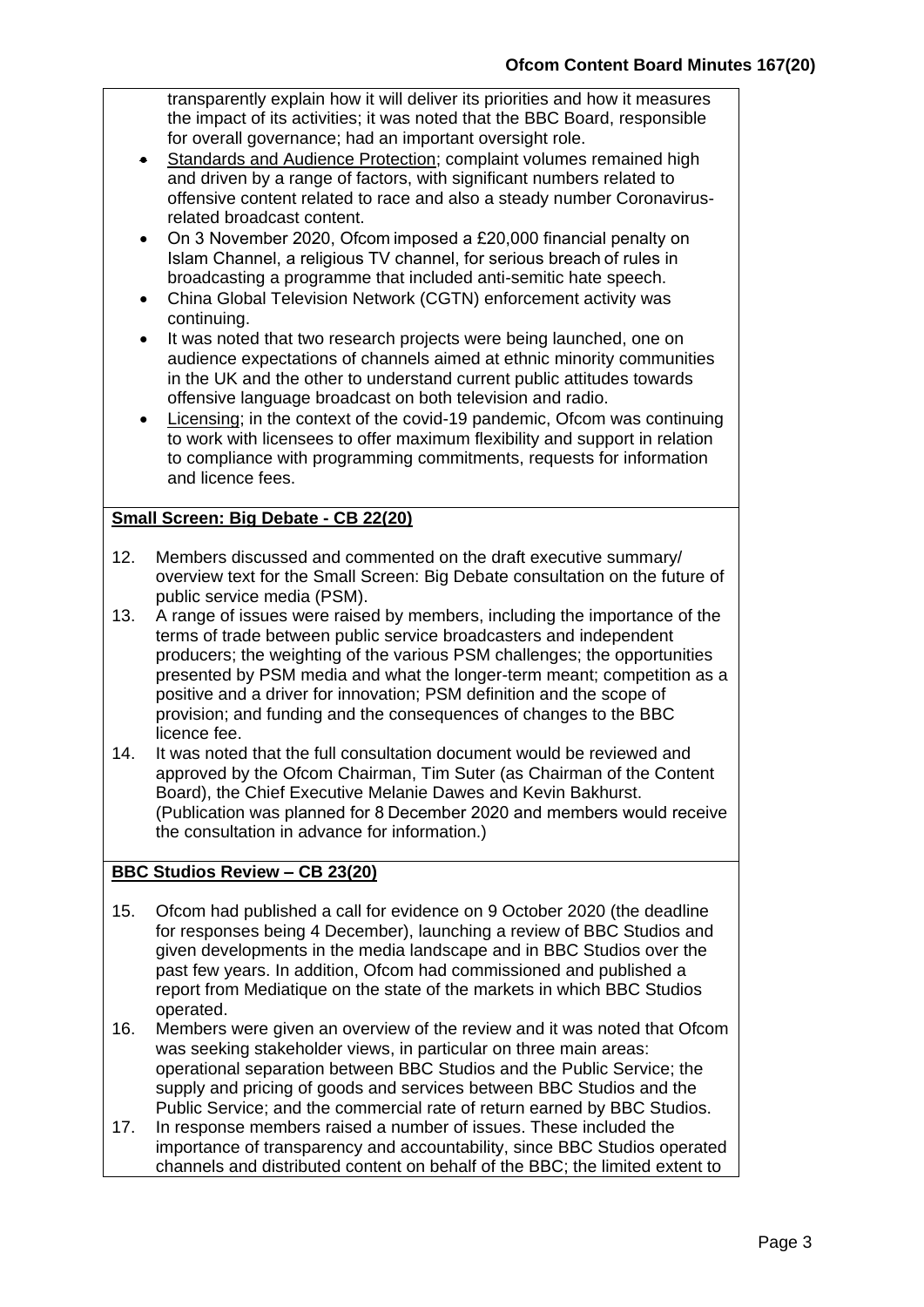which BBC Studios appeared to be producing content for third parties; whether the BBC should own production and its impact on the creative industries or whether, like Channel 4, the BBC should commission all of its programming from independent producers; the impact of BBC Studios on commissioning; and the growth of streaming services and IP ownership in that environment.

#### **Key themes and emerging lessons learned from the Content Board's input on editorial standards work – CB 24(20)**

- 18. Members were invited to note the content of the draft update to be provided to the Ofcom Board in December on key themes and emerging lessons from Ofcom's editorial standards work between 1 April 2020 and mid-November 2020. These updates were intended to inform the Ofcom Board of ongoing activity and to seek views on any proposed changes going forward. It was further noted that a draft Content Board plan of work for 2021/22 would be discussed at the next Content Board meeting in January 2021.
- 19. It was noted that the Ofcom team had been handling very high volumes of complaints and some concern was expressed about whether the team had adequate resources to deal with the workload, and it was agreed that prioritising would be a factor here. It was noted that complaint numbers could be driven by social media campaigns and large amounts of complaints in such cases were not necessarily indicative of instances of potential harm.
- 20. Members provided feedback in response to the draft Ofcom Board update. A member suggested that it would be useful to understand both the demographics of the people that complained to Ofcom and their views about the quality of Ofcom's decisions. On this point, it was noted that delays could be the result of various factors, including language translations and cultural analysis, consideration of representations from licensees and a need for due process. Another member raised the length of time taken to carry out some investigations and whether there was scope to expedite cases. In relation to Ofcom's ability to expedite investigations, that was possible and had been undertaken with respect to potentially harmful content about the Coronavirus pandemic.
- 21. Due impartiality was raised and, as mentioned under matters arising, a substantive discussion would take place at a future meeting and, ahead of that, consideration by the Chairman and Kevin Bakhurst would be given to framing the discussion. Referring to future online harms regulation, a member queried the viability of the existing broadcast standards approach to complaints and suggested that a culture change could be required in Ofcom. Recalling the research project on the audience expectations of minority ethnic communities, referred to earlier, a member commented that the research could reveal audience reactions to hate speech and to incitement. The Chairman confirmed that there was value in Ofcom publication, when required, of reasoned 'not pursued' decisions and he suggested also that the Content Board could return to the issue of statesponsored channels on another occasion.
- 22. On behalf of the Content Board, the Chairman requested that thanks be conveyed to the Ofcom team engaged in editorial standards work.

# **Adult Participation in Programmes – CB 25(20)**

23. Members were updated on Ofcom's Participants in Programmes review, arising in part from concerns raised in April 2019 by the Content Board